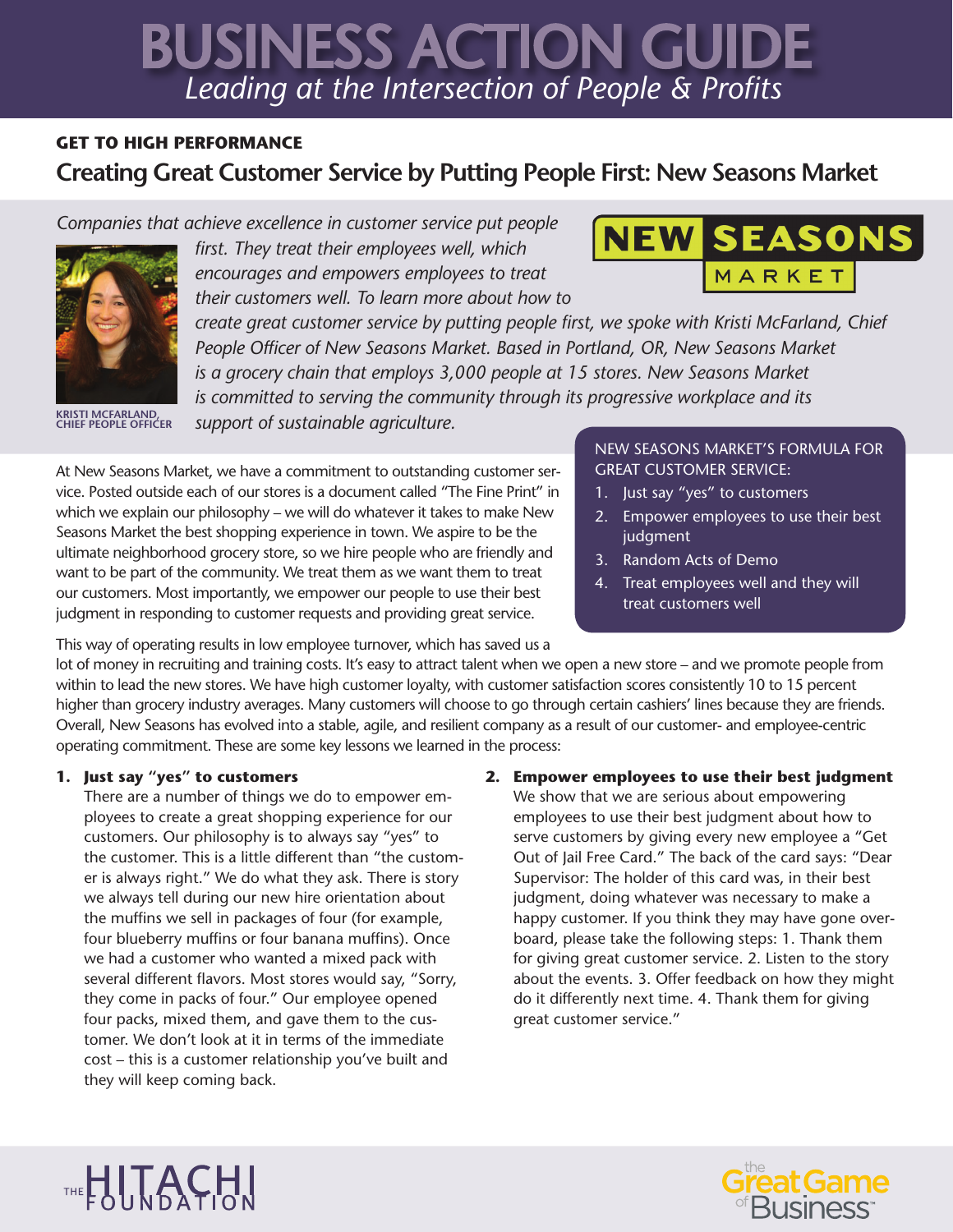

# **GET OUT OF JAIL FREE!**

This authorizes the holder of this card to do whatever is necessary to make sure that our customer leaves our store convinced that he or she has had the best possible shopping experience. Whatever includes, but is not limited to, opening boxes or bottles to offer samples, delivering groceries to the customer's house, giving away free product, babysitting while the customer shops, offering refunds, or anything else necessary to make a happy customer. **NEW SEASONS** 

If the manager didn't want you to do it that way, they would first say "thank you" – for serving the customer – and then tell you to consider these other factors next time. We train managers to never punish employees for taking initiative to serve customers. Examples happen every day: employees walk people half a mile home if they bought too many groceries and can't carry them. A customer once forgot her wallet. We got all the way through a big sale, packed her up and sent her home, and she came back later with a check. We could have lost \$50, but instead we gained a lifelong customer.

#### **4. Random Acts of Demo**

We also have the RAD program – Random Acts of Demo. RAD empowers staff to open something for a customer at any time. If they are deciding on a type of granola bar, we will open two packages and let them taste both. Then we turn that into an opportunity to do spontaneous tastings for other customers, and it creates a fun scene. The staff member then fills out a form saying "I opened these two packages of granola bars, and here's what customers thought." We post these forms in the back room, and the RADs are entered into a raffle for gift cards. This is how we celebrate staff for creating RAD. It also benefits the business because we get a better understanding of what will sell and why. We are institutionalizing empowerment

#### NEW SEASONS MARKET VALUES

- We're in this together.
- Do the right thing. Always.
- Be passionate. About everything.
- Trust each other. Use your best judgment.
- Make real connections. We're a grocery with heart.
- Celebrate our differences. It's what makes us strong.
- Speak up and listen. Every voice matters.

– there is no fear factor for staff. We are also engaging customers and creating a buzz in the store.

## **5. Treat employees well and they will treat customers well**

Our values say to treat people like family. You can't measure that, but we know it leads to low turnover. Our headquarters is intentionally referred to as Store Support, and almost everyone in leadership, including the CEO, works in the stores during the our busiest times doing everything from bagging groceries, taking groceries to cars, sweeping floors, and bringing in carts from the parking lot.

We provide progressive compensation (profit sharing plan, company-matched retirement plan, medical benefits, and product discounts); ongoing training, mentoring, and coaching; and incentives such as community service time off, a home buying program in partnership with a local bank, and support for nursing mothers. We have 80 percent employer-paid health care, and we are committed to keeping the employee portion as low as we can. In addition, we provide predictable scheduling to allow employees to plan for things like childcare, transportation, going to school, or a second job.